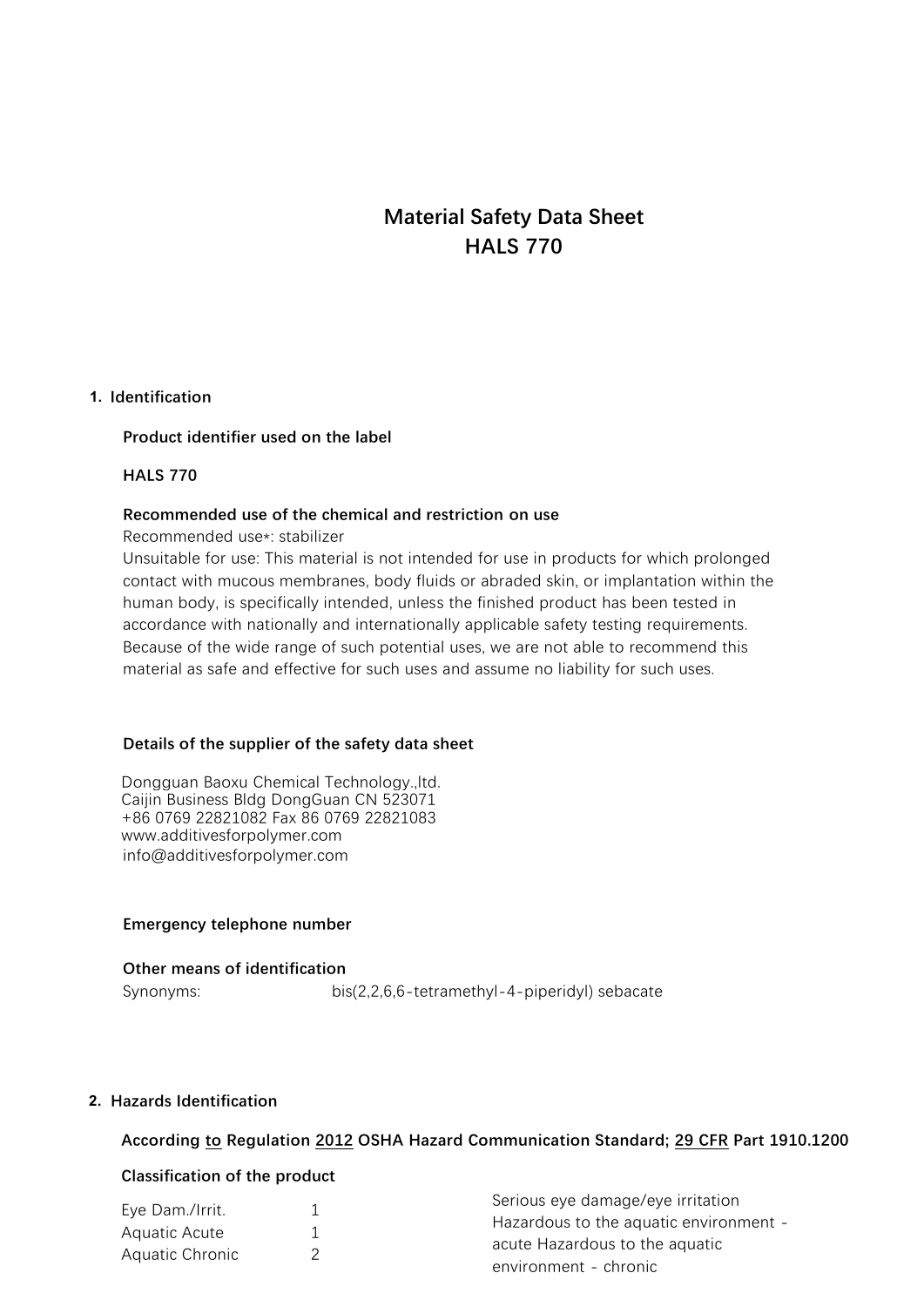#### **Label elements**



| Signal Word                         |                                                                                           |
|-------------------------------------|-------------------------------------------------------------------------------------------|
| Danger                              |                                                                                           |
| Hazard Statement:                   |                                                                                           |
| H318                                | Causes serious eye damage.                                                                |
| H411                                | Toxic to aquatic life with long lasting                                                   |
| H400                                | effects Very toxic to aquatic life.                                                       |
|                                     | Precautionary Statements (Prevention)                                                     |
| P280                                | Wear eye/face protection.                                                                 |
| P273                                | Avoid release to the environment                                                          |
|                                     | Precautionary Statements (Response):                                                      |
|                                     | P305 + P351 + P338 IF IN EYES: Rinse cautiously with water for several minutes.<br>Remove |
| P310                                | Content Innediately call a POISON CENTER or                                               |
| P391                                | doctor/physician                                                                          |
|                                     | Collect spillage.                                                                         |
| Precautionary Statements (Disposal) |                                                                                           |
| P501                                | Dispose of contents/container to hazardous or special waste                               |

collection

# **Hazards not otherwise classified**

The product is under certain conditions capable of dust explosion.

Labeling of special preparations (GHS):

To avoid inhalation hazard, do not grind.

This product is not combustible in the form in which it is shipped by the manufacturer, but may form a combustible dust through downstream activities (e.g. grinding, pulverizing) that reduce its particle size.

# **According to Regulation 1994 OSHA Hazard Communication Standard; 29 CFR Part 1910.1200**

#### **Emergency overview**

WARNING:

Toxic by inhalation.

Severely irritating to the eyes.

May cause sensitization by skin contact.

Repeated or prolonged contact may cause skin irritation or allergic skin reactions.

MAY BE HARMFUL IF SWALLOWED.

May cause metallic taste in mouth.

Prolonged or repeated exposure effects:

CAN CAUSE NERVOUS SYSTEM DAMAGE.

Refer to MSDS Section 7 and 10 for Dust Explosion information.

Avoid contact with the skin, eyes and clothing.

Avoid inhalation.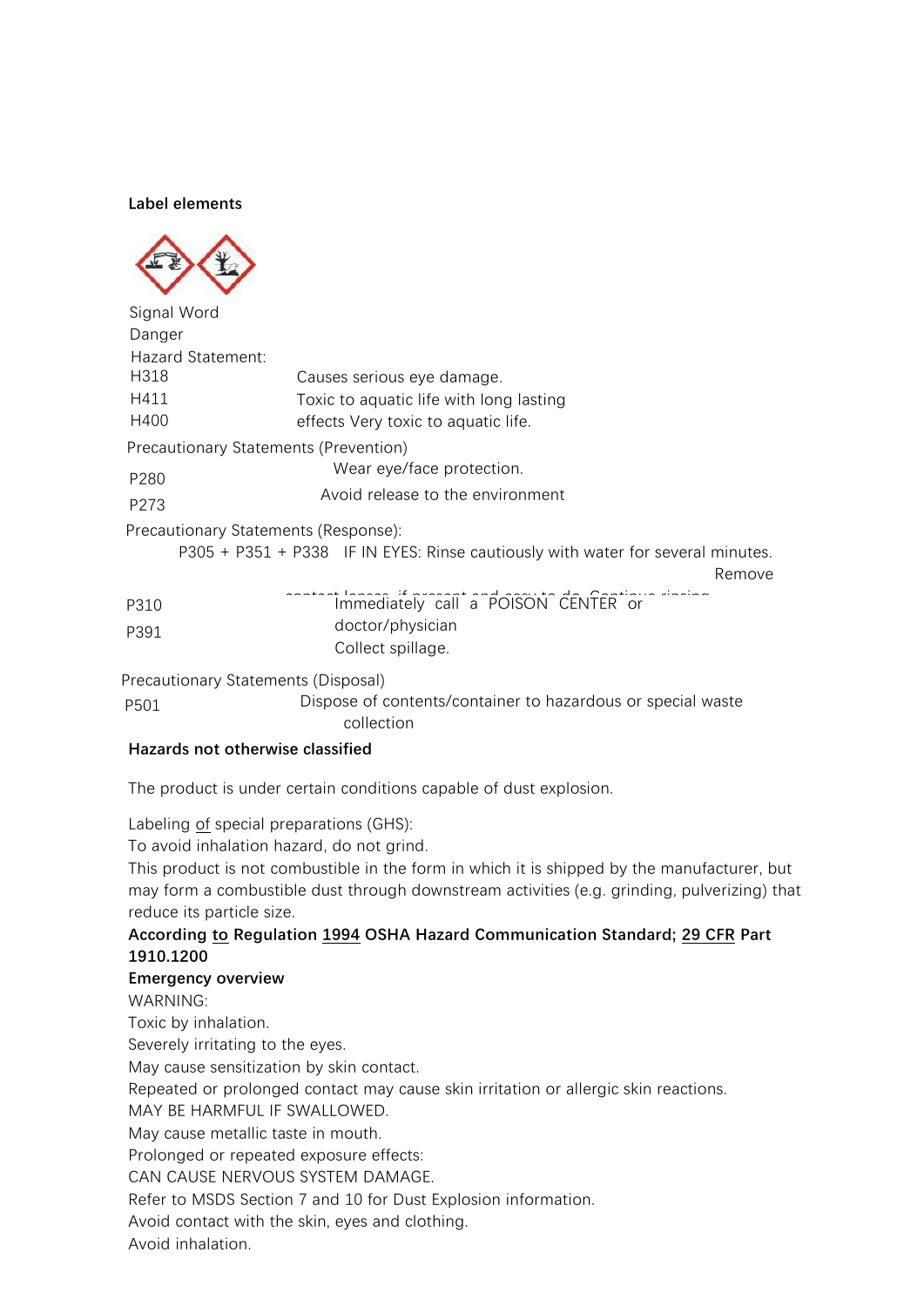#### **3. Composition / Information on Ingredients**

**According to Regulation 2012 OSHA Hazard Communication Standard; 29 CFR Part 1910.1200 CAS Number Weight % Chemical name** 52829-07-9 100.0 % bis(2,2,6,6-tetramethyl-4-piperidyl)sebacate **According to Regulation 1994 OSHA Hazard Communication Standard; 29 CFR Part 1910.1200 CAS Number Weight % Chemical name** 52829-07-9 100.0 % bis(2,2,6,6-tetramethyl-4-piperidyl)sebacate

#### **4. First-Aid Measures**

#### **Description of first aid measures**

#### **General advice:**

Remove contaminated clothing.

#### **If inhaled:**

If difficulties occur after dust has been inhaled, remove to fresh air and seek medical attention.

#### **If on skin:**

Wash thoroughly with soap and water.

If irritation develops, seek medical attention.

#### **If in eyes:**

Immediately wash affected eyes for at least 15 minutes under running water with eyelids held open, consult an eye specialist.

# **If swallowed:**

Rinse mouth immediately with water. Never induce vomiting or give anything by mouth if the victim is unconscious or having convulsions. Do not induce vomiting due to aspiration hazard.

# **Most important symptoms and effects, both acute and delayed**

Symptoms: The most important known symptoms and effects are described in the labelling (see section 2) and/or in section 11. Further important symptoms and effects are so far not known.

# **Indication of any immediate medical attention and special treatment needed**

Note to physician Treatment: Treat according to symptoms (decontamination, vital functions), no

# **5. Fire-Fighting Measures Extinguishing media**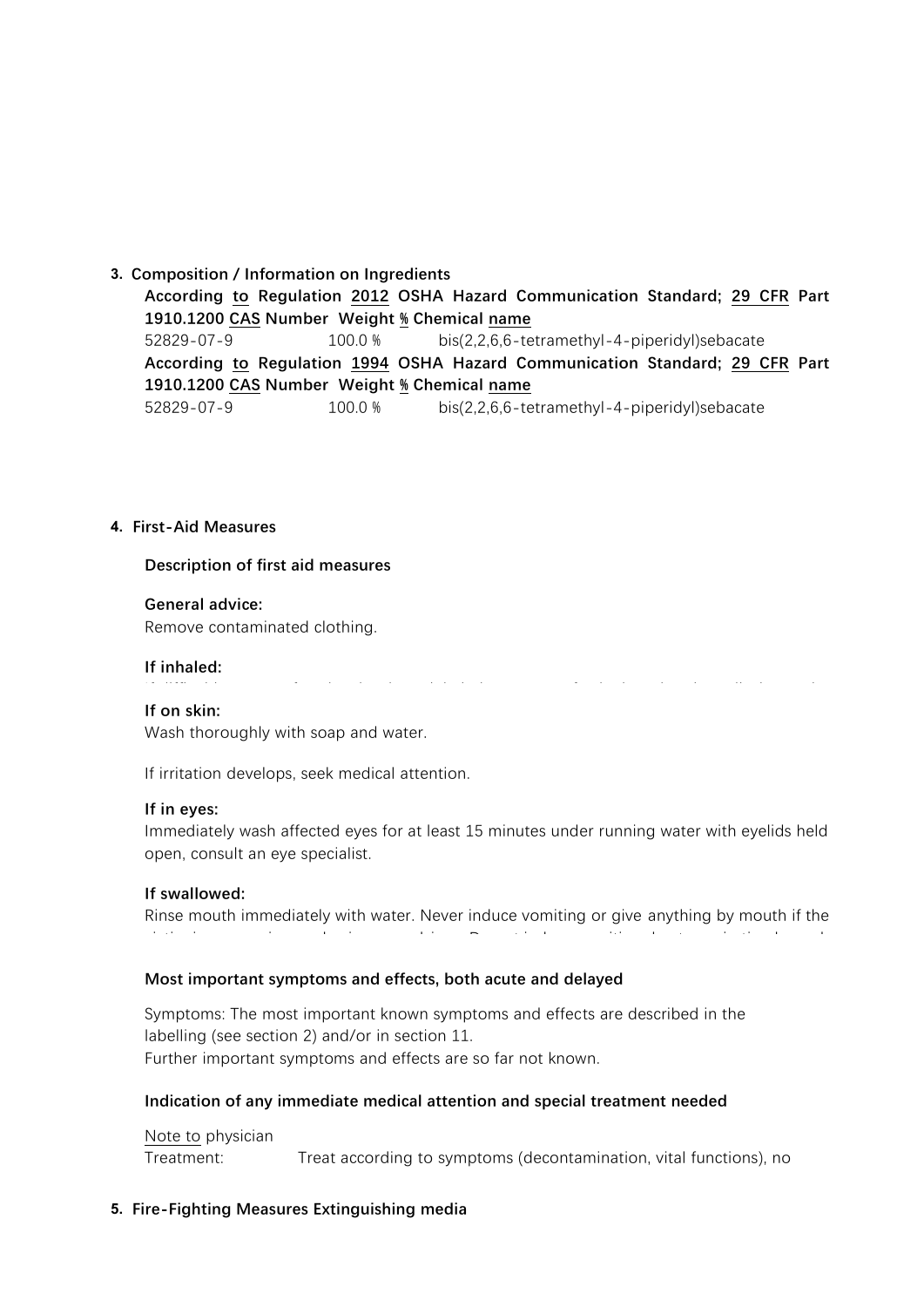Suitable extinguishing media: dry powder, foam

Unsuitable extinguishing media for safety reasons: carbon dioxide

Additional information:

Avoid whirling up the material/product because of the danger of dust explosion.

## **Special hazards arising from the substance or mixture** Hazards during fire-fighting:

harmful vapours Evolution of fumes/fog. The substances/groups of substances mentioned can be released in case of fire.

#### **Advice for fire-fighters**

Protective equipment for fire-fighting: Firefighters should be equipped with self-contained breathing apparatus and turn-out gear.

#### **Further information:**

Dusty conditions may ignite explosively in the presence of an ignition source causing flash fire.

#### **Impact Sensitivity:**

Assessment: no

# **6. Accidental release measures**

Further accidental release measures:

Avoid dispersal of dust in the air (i.e., clearing dust surfaces with compressed air). Avoid the formation and build-up of dust - danger of dust explosion. Dust in sufficient concentration can result in an explosive mixture in air. Handle to minimize dusting and eliminate open flame and other sources of ignition.

# **Personal precautions, protective equipment and emergency procedures**

Avoid dust formation. Use personal protective clothing.

# **Environmental precautions**

Contain contaminated water/firefighting water. Do not discharge into drains/surface waters/groundwater.

# **7. Handling and Storage**

# **Precautions for safe handling**

Breathing must be protected when large quantities are decanted without local exhaust ventilation.

Protection against fire and explosion: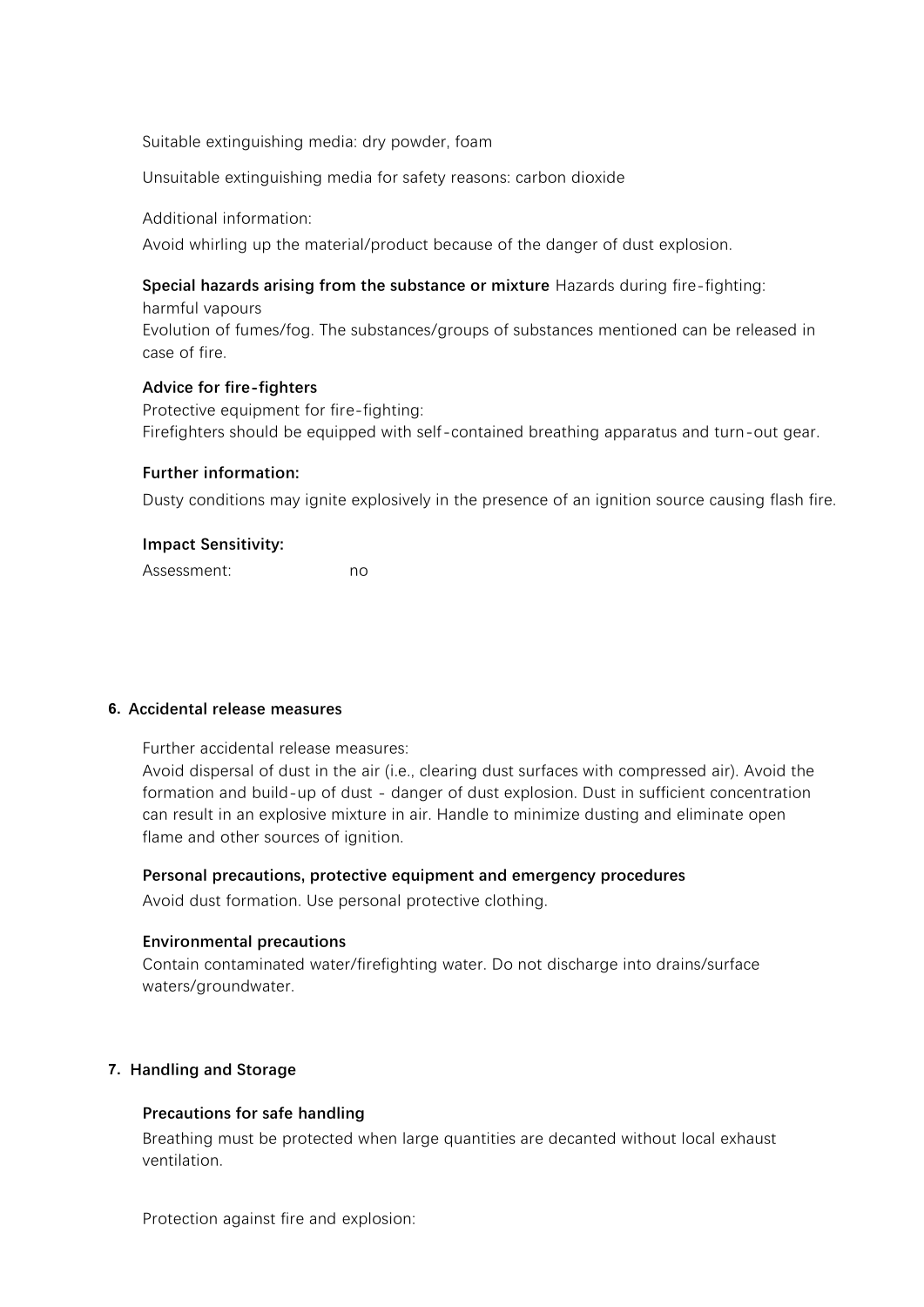Avoid dust formation. Dust in sufficient concentration can result in an explosive mixture in air. Handle to minimize dusting and eliminate open flame and other sources of ignition. Routine housekeeping should be instituted to ensure that dusts do not accumulate on surfaces. Dry powders can build static electricity charges when subjected to the friction of transfer and mixing operations. Provide adequate precautions, such as electrical grounding and bonding, or inert atmospheres. Refer to NFPA 654, Standard for the Prevention of Fire and Dust Explosions from the Manufacturing, Processing, and Handling of Combustible Particulate Solids (2013 Edition) for safe handling.

Dust explosion class: Dust explosion class 2 (Kst-value 200 up to 300 bar m s-1).

#### **Conditions for safe storage, including any incompatibilities**

Further information on storage conditions: Keep container tightly closed and dry; store in a cool place.

The packed product is not damaged by low temperatures or by frost.

#### **8. Exposure Controls/Personal Protection**

No occupational exposure limits known.

#### **Advice on system design:**

It is recommended that all dust control equipment such as local exhaust ventilation and material transport systems involved in handling of this product contain explosion relief vents or an explosion suppression system or an oxygen deficient environment. Ensure that dusthandling systems (such as exhaust ducts, dust collectors, vessels, and processing equipment) are designed in a manner to prevent the escape of dust into the work area (i.e., there is no leakage from the equipment). Use only appropriately classified electrical equipment and powered industrial trucks.

## **Personal protective equipment Respiratory protection:**

Wear respiratory protection if ventilation is inadequate. Wear a NIOSH-certified (or equivalent) organic vapour/particulate respirator.

#### **Hand protection:**

Wear chemical resistant protective gloves.

#### **Eye protection:**

Tightly fitting safety goggles (chemical goggles) and face shield.

#### **Body protection:**

#### **9. Physical and Chemical Properties**

| Form:            | granules, crystalline |
|------------------|-----------------------|
| Odour:           | odourless             |
| Odour threshold: | No data available.    |
| $\sim$ $\sim$    | $\cdots$              |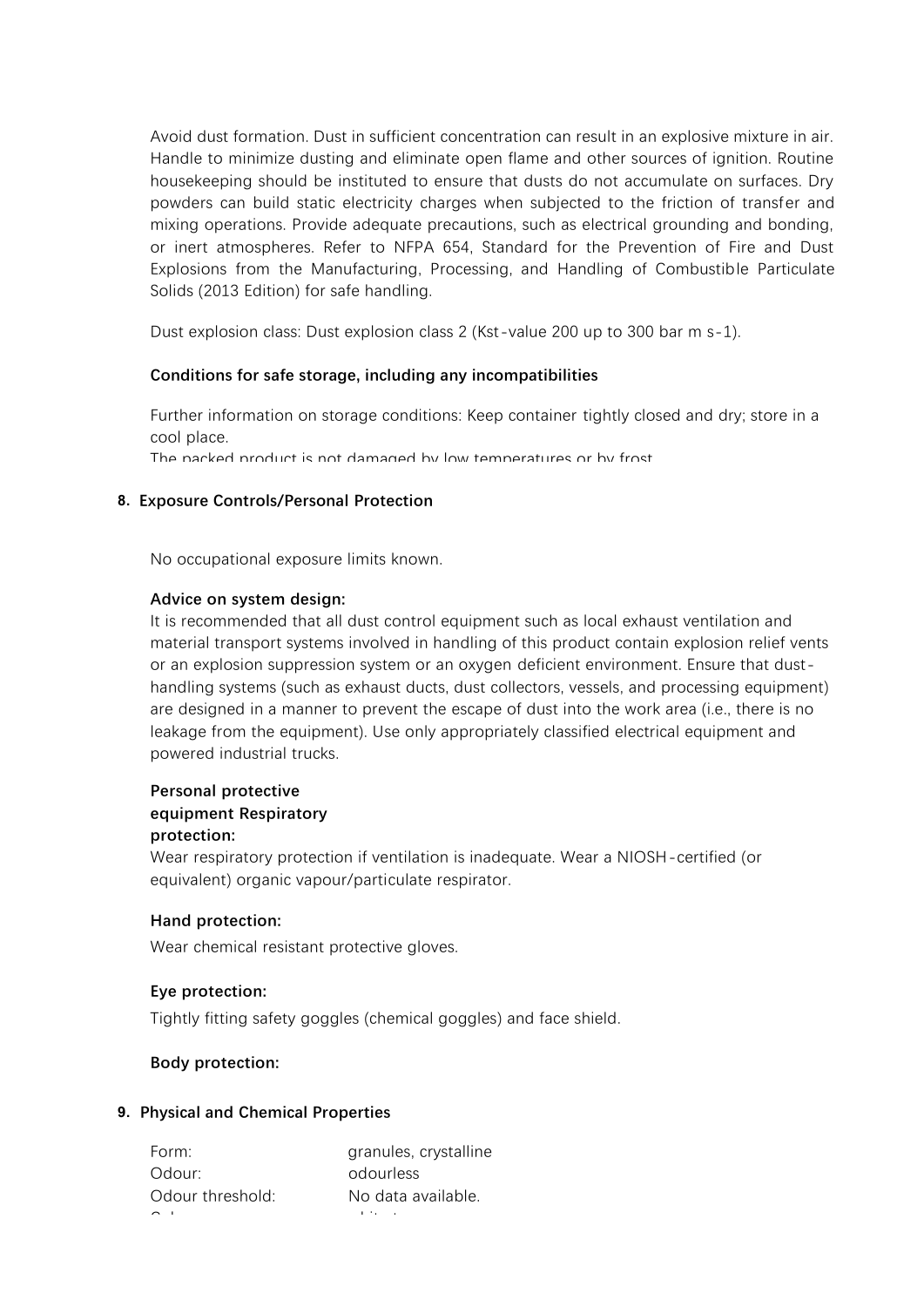| pH value:                                                                                                                         | 9.7<br>$(1\%$ (m), 20 - 25 °C)                                                                                                                                                    |
|-----------------------------------------------------------------------------------------------------------------------------------|-----------------------------------------------------------------------------------------------------------------------------------------------------------------------------------|
| Melting point:<br>Boiling point:                                                                                                  | (as suspension)<br>$81 - 85^{\circ}$ C<br>(calculated)<br>> 350 °C                                                                                                                |
| Sublimation point:<br>Flash point:<br>Flammability:<br>Lower explosion limit:<br>Upper explosion limit:                           | (1,013)<br>(DIN)<br>hPa)<br>51584)<br>No data available.<br>(Directive<br>$>150$ °C<br>not highly flammable                                                                       |
| Autoignition:<br>Vapour pressure:                                                                                                 | For solids not relevant<br>(BAM)<br>classification<br>for<br>and                                                                                                                  |
| Density:                                                                                                                          | labelling. For solids not<br>relevant<br>for                                                                                                                                      |
| Relative density:<br>Bulk density:<br>Vapour density:<br>Partitioning coefficient<br>n- octanol/water (log<br>Pow): Self-ignition | classification<br>and<br>labelling. 310 °C<br>0.0000013 hPa<br>(20 °C)<br>05<br>1 <sup>1</sup><br>a/cm3                                                                           |
| temperature:<br>Thermal<br>decomposition:<br>Viscosity, dynamic:<br>Viscosity, kinematic:<br>% volatiles:<br>Solubility in water: | Based on its structural properties<br>the product is not classified as<br>self- igniting.<br>> 350 °C (dynamic (Lutolf oven))<br>No data available.<br>No data available.<br>0.5% |
| Solubility<br>(quantitative):<br>Solubility (qualitative):<br>Molar mass:<br>Evaporation rate:                                    | $< 100$ mg/l (20 °C)<br>No data available.<br>No data available.<br>480.73 g/mol<br>The product is a non-volatile solid.                                                          |
| Other Information:<br>10. Stability and Reactivity                                                                                | necessary, information on other physical and<br>If.<br>chemical parameters is indicated in this section.                                                                          |

# **Reactivity**

No hazardous reactions if stored and handled as prescribed/indicated.

Corrosion to metals:

No corrosive effect on metal.

Oxidizing properties:

Based on its structural properties the product is not classified as

Dust explosivity characteristics: Kst: 272 m.bar/s Revaluation 2015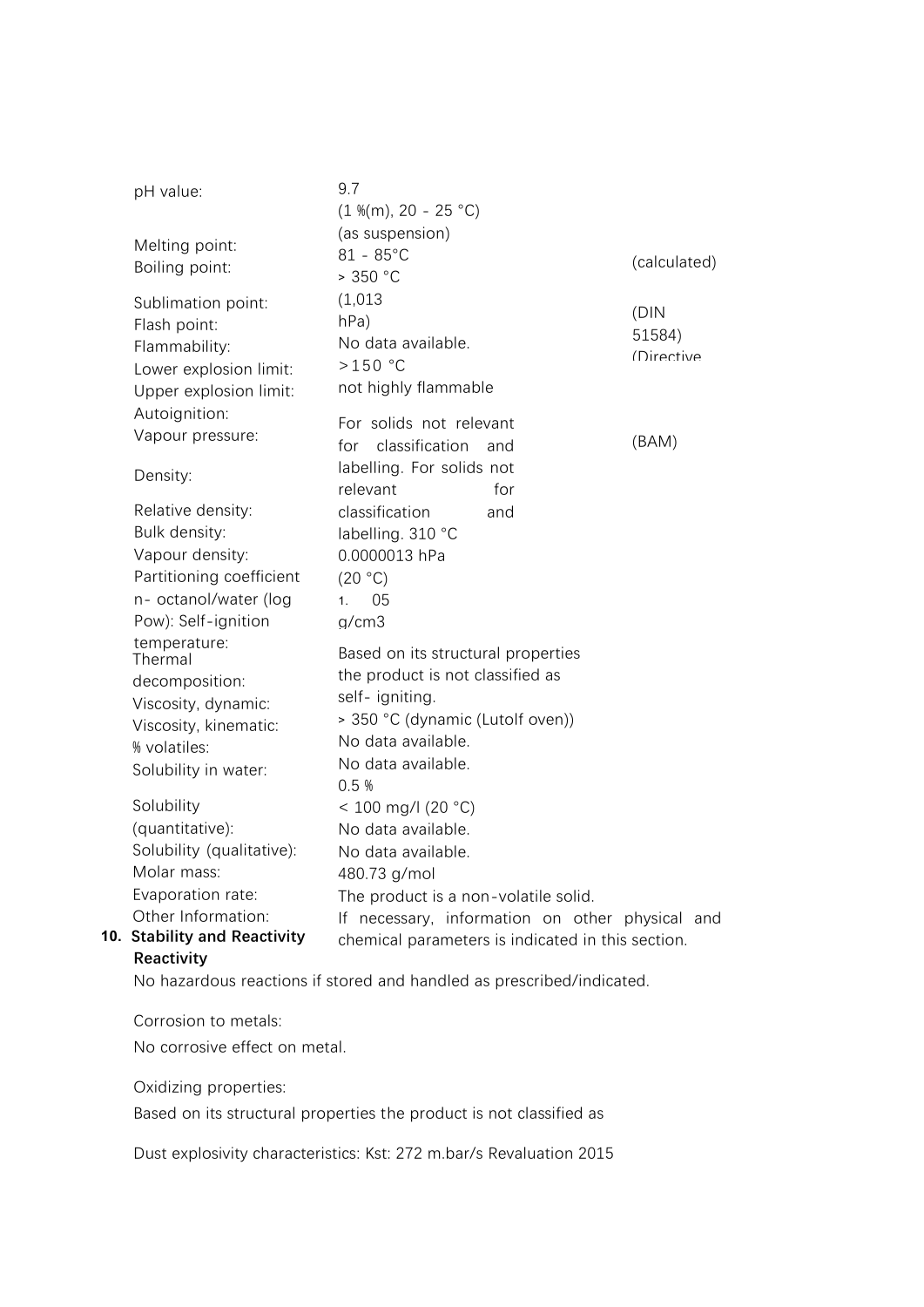Dust explosion class: Dust explosion class 2 (Kst-value 200 up to 300 bar m (St 2) Minimum ignition energy:

No data available.

| Reactions with<br>water/air: | Reaction with:   | water |
|------------------------------|------------------|-------|
|                              | Flammable gases: | no    |
|                              | Toxic gases:     | no    |
|                              | Corrosive gases: | no    |
|                              | Smoke or foa:    | no    |
|                              | Peroxides:       | no    |
|                              | Reaction with:   | air   |
|                              | Flammable gases: | no    |
|                              | Toxic gases:     | no    |
|                              | Corrosive gases: | no    |
|                              | Smoke or foa:    | no    |
|                              | Peroxides:       | no    |
| Formation of                 | Remarks:         | Forms |
| flammable gases:             |                  | prese |

#### **Chemical stability**

The product is stable if stored and handled as prescribed/indicated.

#### **Possibility of hazardous reactions**

Dust explosion hazard.

#### **Conditions to avoid**

Avoid dust formation. Avoid deposition of dust. Avoid all sources of ignition: heat, sparks, open flame. Avoid electro-static charge.

#### **Incompatible materials**

strong acids, strong bases, strong oxidizing agents

#### **Hazardous decomposition products**

Decomposition products:

Hazardous decomposition products: No hazardous decomposition products if stored and handled as prescribed/indicated.

# **11. Toxicological information**

# > 350 °C (dynamic (Lutolf oven)) **Primary routes of exposure**

Routes of entry for solids and liquids are ingestion and inhalation, but may include eye or skin contact. Routes of entry for gases include inhalation and eye contact. Skin contact may be a route of entry for liquefied gases.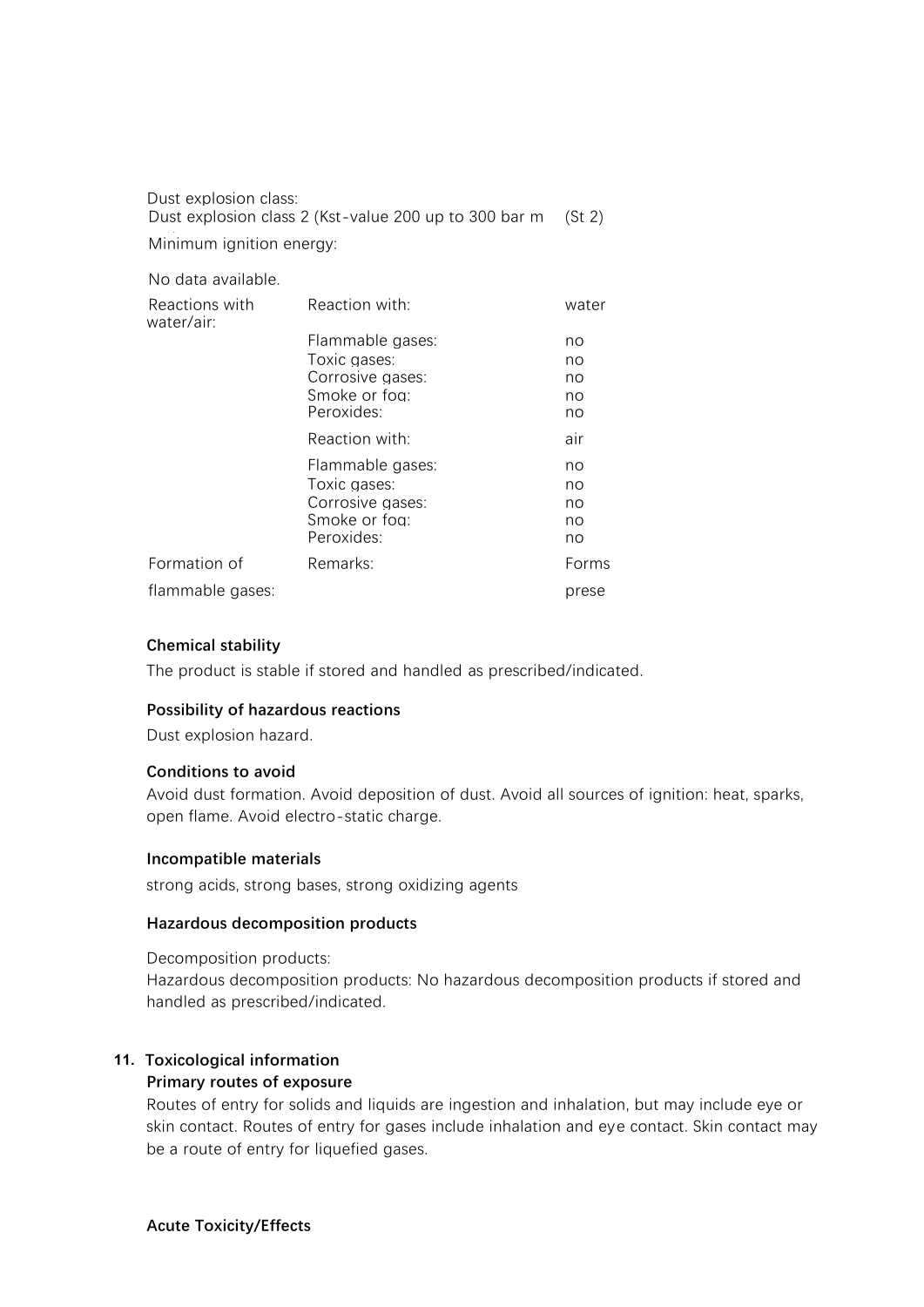Acute toxicity

Assessment of acute toxicity: Overexposure to dust may cause lung damage.

Oral

Type of value: LD50 Species: rat Value: > 2,000 mg/kg

Inhalation

Type of value: LC50 Species: rat Value: 0.5 mg/l Exposure time: 4 h An aerosol with respirable particles was tested.

Dermal Type of value: LD50 Species: rat Value: > 2,000 mg/kg

Assessment other acute effects Assessment of STOT single: Based on the available information there is no specific target organ toxicity to be expected after a single exposure.

Irritation / corrosion

Assessment of irritating effects: Not irritating to the skin. May cause severe damage to the eyes. Skin Species: rabbit Result: non-irritant Method: OECD Guideline 404

Eye Species: rabbit Result: Corrosive. Method: OECD Guideline 405

# Sensitization

Assessment of sensitization: Skin sensitizing effects were not observed in animal studies. Human data do not fully exclude a skin sensitizing potential.

Guinea pig maximization test Species: guinea pig Result: Non-sensitizing. Method: OECD Guideline 406

# **Chronic Toxicity/Effects**

Repeated dose toxicity

Assessment of repeated dose toxicity: No adverse effects were observed after repeated oral exposure in animal studies. Based on the chemical structure a neurotoxic effect by repeated administration cannot be excluded.

# Genetic toxicity

Assessment of mutagenicity: Based on the ingredients, there is no suspicion of a mutagenic effect.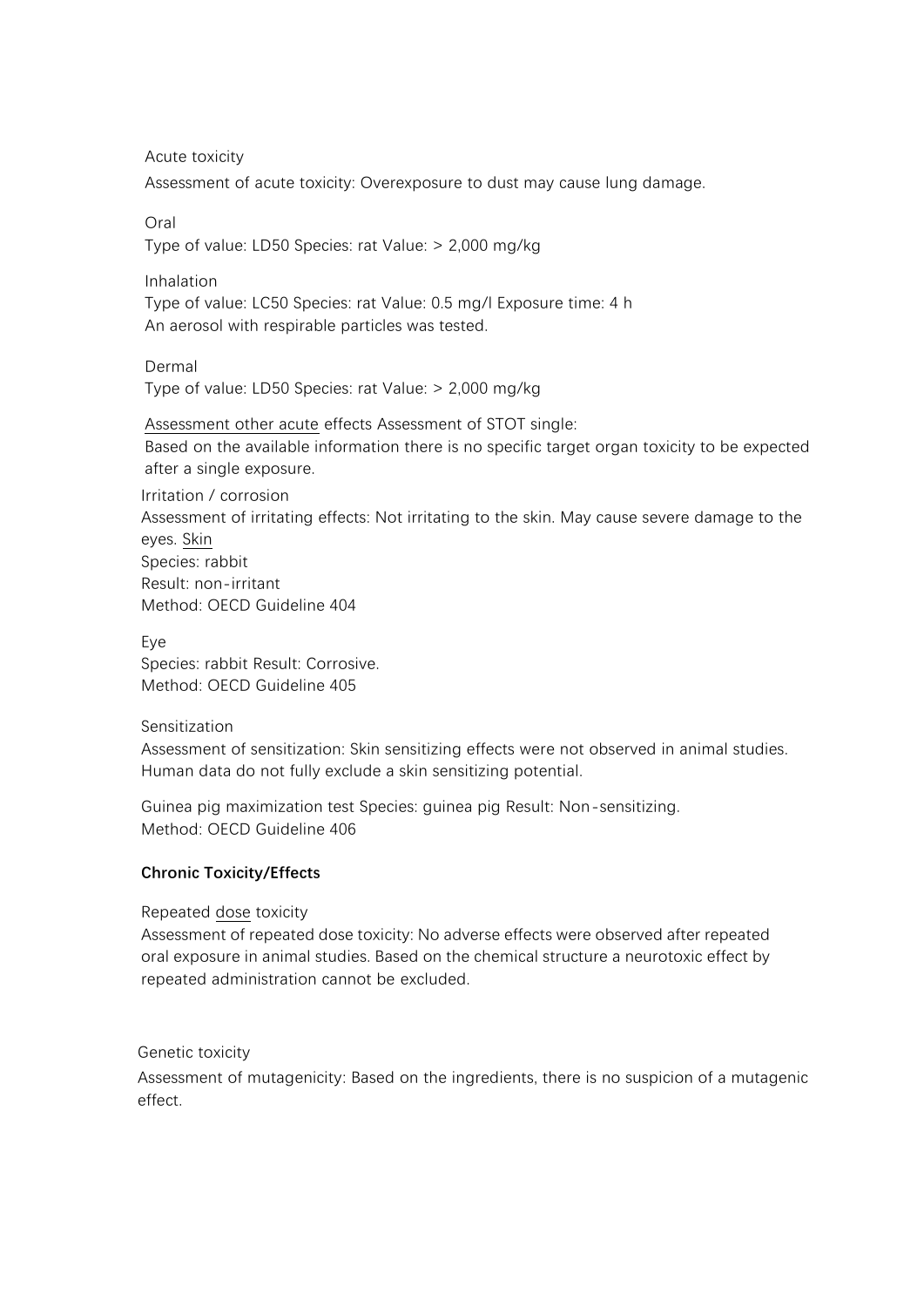Genetic toxicity in vitro: Ames-test negative **Carcinogenicity** 

Assessment of carcinogenicity: The whole of the information assessable provides no indication of a fertility impairing

Reproductive toxicity

Assessment of reproduction toxicity: The results of animal studies gave no indication of a fertility impairing effect.

## **Teratogenicity**

Assessment of teratogenicity: The results of a more recent animal study gave no evidence that the substance causes a developmental toxicity. After the uptake of small doses toxicity to development will not be expected in humans.

#### Other Information

There is no formation of respirable dust during intended uses. However, if dust formation occurs at processing/finishing processing steps like regranulation, mechanical machining (for example drilling, grinding etc.), occupational protection regulations have to be considered.

#### **Symptoms of Exposure**

The most important known symptoms and effects are described in the labelling (see section 2) and/or in section 11.

Further important symptoms and effects are so far not known.

# **12. Ecological Information**

#### **Toxicity**

Aquatic toxicity

Assessment of aquatic toxicity:

Acutely toxic for aquatic organisms. The inhibition of the degradation activity of activated sludge is not anticipated when introduced to biological treatment plants in appropriate low concentrations.

#### Toxicity to fish

LC50 (96 h) 4.4 mg/l, Lepomis macrochirus (OECD 203; ISO 7346; 92/69/EEC, C.1, Flow through.) The statement of the toxic effect relates to the analytically determined concentration.

Aquatic invertebrates EC50 (48 h) 8.6 mg/l, Daphnia magna (OECD Guideline 202, part 1, static) The statement of the toxic effect relates to the analytically determined concentration.

Aquatic plants EC10 (72 h) 0.188 mg/l (growth rate), Pseudokirchneriella subcapitata (OECD Guideline 201, static)

EC50 (72 h) 0.705 mg/l (growth rate), Pseudokirchneriella subcapitata (OECD Guideline 201, static)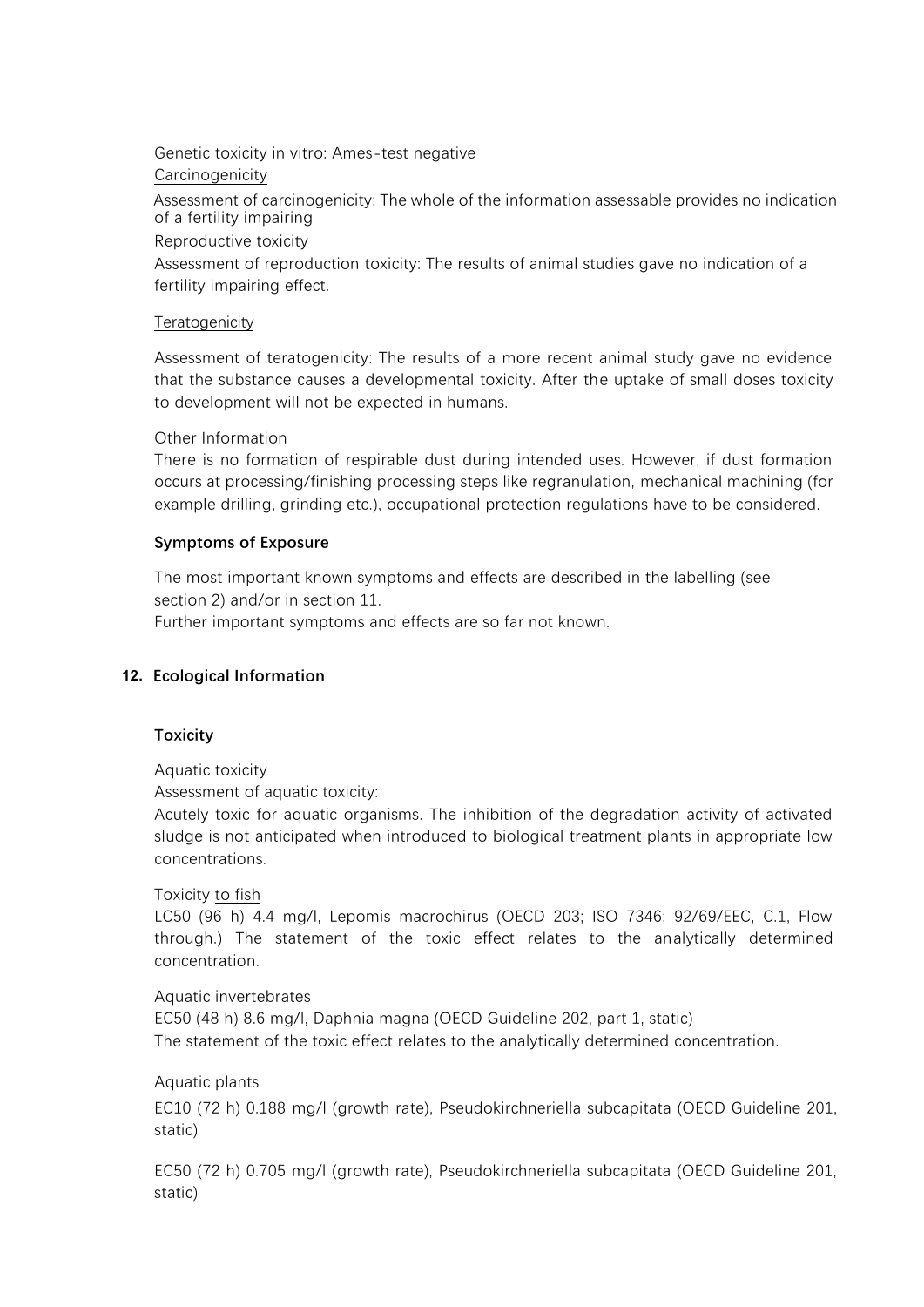Assessment of terrestrial toxicity Study scientifically not justified.

#### **Microorganisms/Effect on activated sludge**

Toxicity to microorganisms OECD Guideline 209 aerobic activated sludge/EC50 (3 h): > 100 mg/l Nominal concentration.

#### **Persistence and degradability**

Assessment biodegradation and elimination (H2O) Moderately/partially biodegradable.

Elimination information

24 % CO2 formation relative to the theoretical value (28 d) (Directive 84/449/EEC, C.5) (aerobic, activated sludge) Moderately/partially biodegradable.

Assessment of stability in water In contact with water the substance will hydrolyse slowly.

#### **Bioaccumulative potential**

Assessment bioaccumulation potential Because of the n-octanol/water distribution coefficient (log Pow) accumulation in organisms is not to be expected.

#### **Mobility in soil**

Assessment transport between environmental compartments The substance will not evaporate into the atmosphere from the water surface. Adsorption to solid soil phase is expected.

# **Additional information**

Other ecotoxicological advice: Do not discharge product into the environment without control.

# **13. Disposal considerations**

# **Waste disposal of substance:**

Do not discharge into drains/surface waters/groundwater. Dispose of in accordance with national, state and local regulations.

#### **Container disposal:**

Dispose of in accordance with national, state and local regulations. Recommend crushing,

#### **14. Transport Information**

# **Land transport**

USDOT